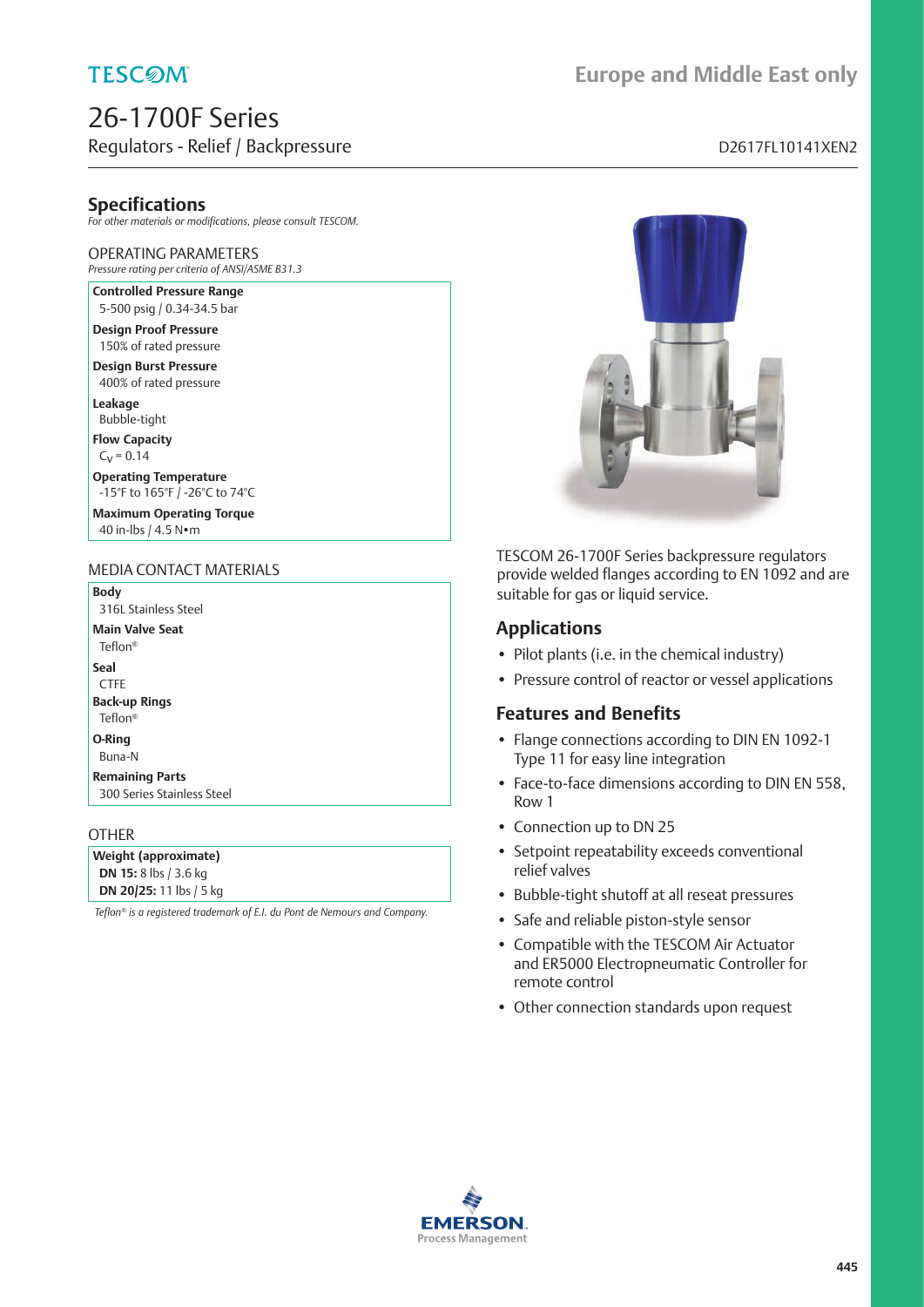**TESCOM** 

# **26-1700F Series Regulator Drawing**



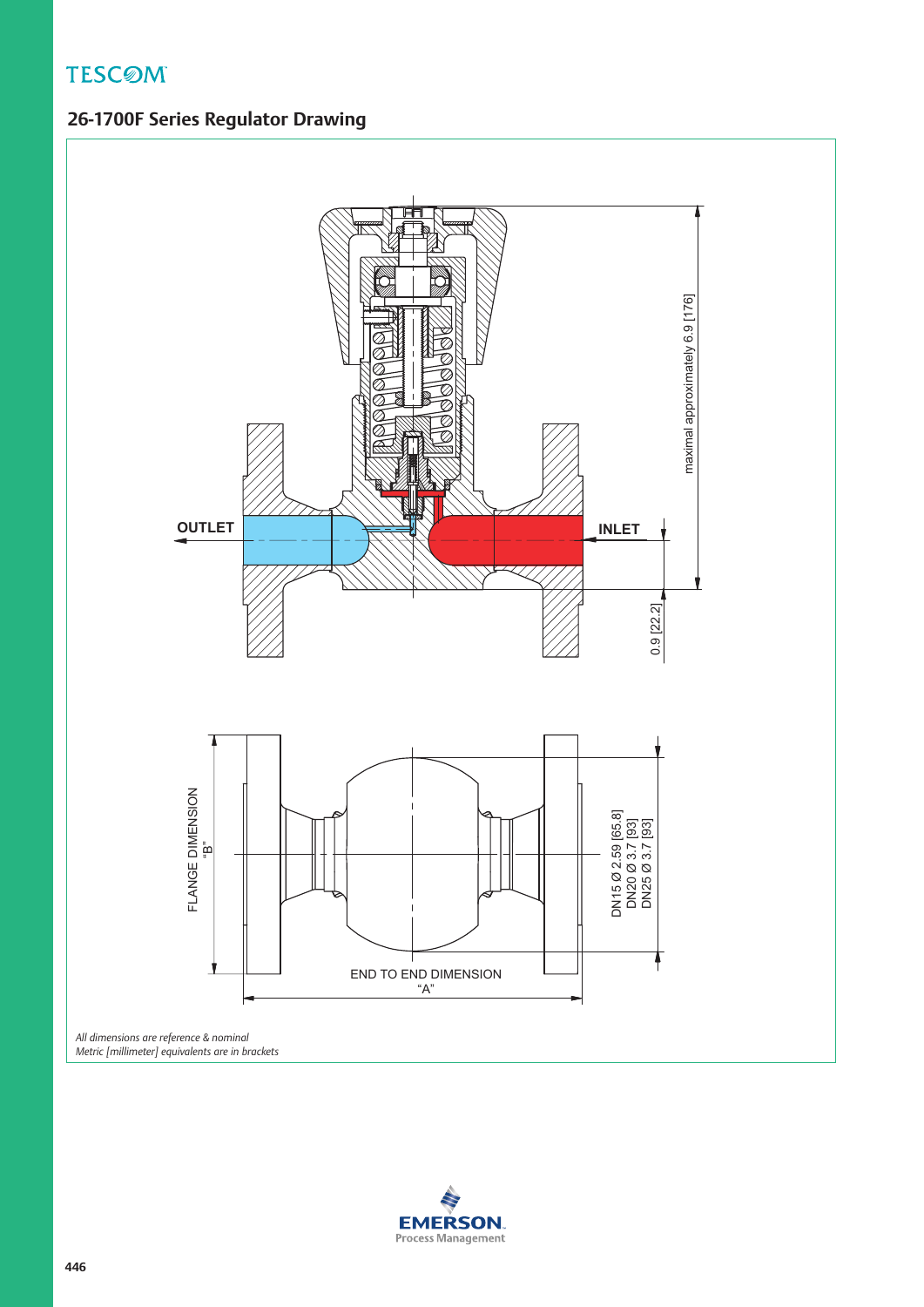# **TESCOM**

### **26-1700F Series Regulator Flow Chart**

*For more information on how to read flow curves, please refer to the Flow Curves and Calculations document (debul2007x012) in the TESCOM catalog or on www.tescom.com.*